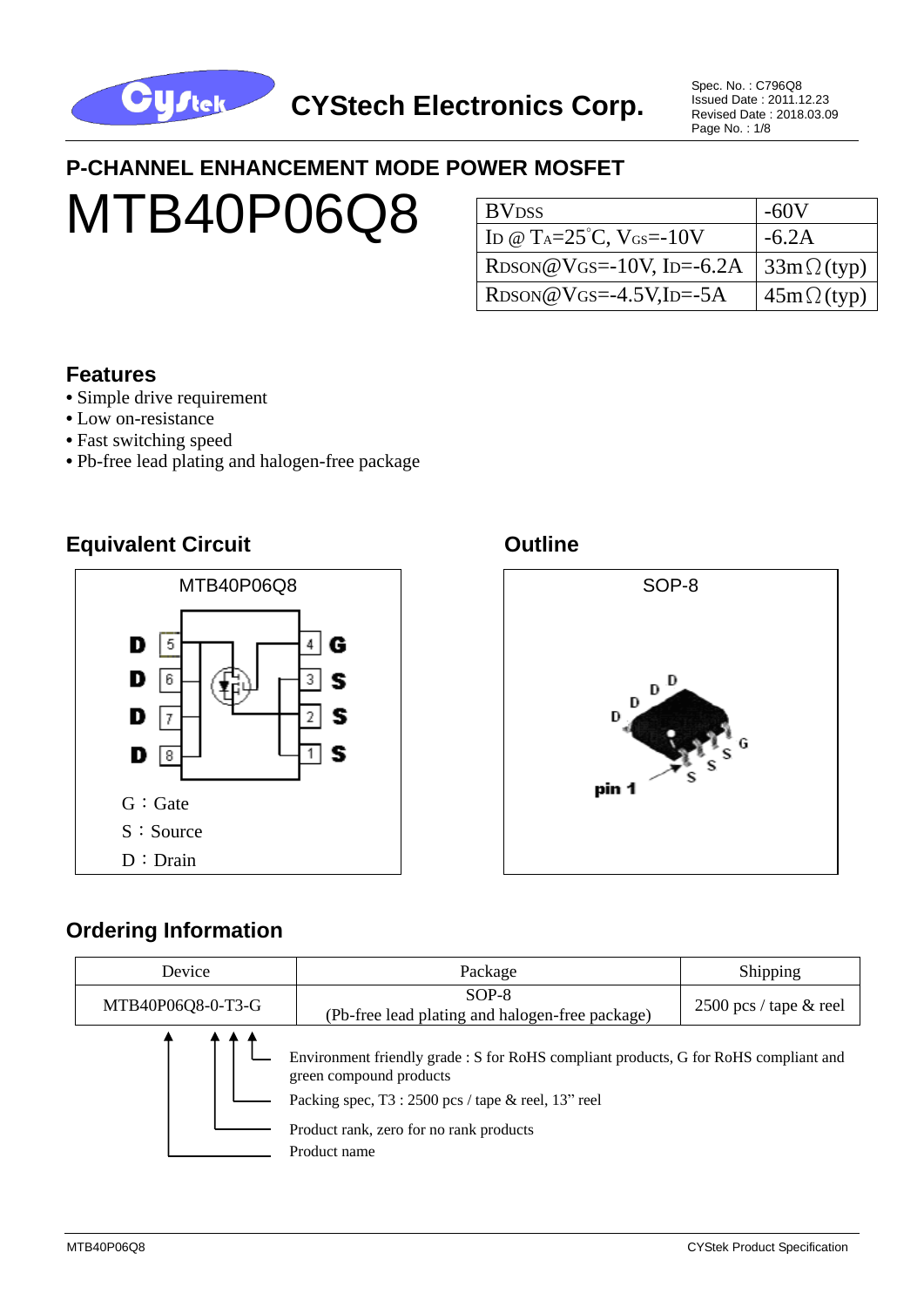

Spec. No. : C796Q8 Issued Date : 2011.12.23 Revised Date : 2018.03.09 Page No.: 2/8

#### **Absolute Maximum Ratings (Ta=25°C)**

| Parameter                                               | Symbol                          | Limits                 | Unit               |   |  |
|---------------------------------------------------------|---------------------------------|------------------------|--------------------|---|--|
| Drain-Source Breakdown Voltage                          | <b>BV</b> <sub>DSS</sub>        | $-60$                  | V                  |   |  |
| Gate-Source Voltage                                     |                                 | ${\rm V}_{\rm GS}$     | ±20                |   |  |
|                                                         | $Ta=25^{\circ}C, V(s=-10V)$     | $\mathbf{I}$           | $-6.2$             |   |  |
| Continuous Drain Current (Note 1)                       | TA= $70^{\circ}$ C, VGS= $-10V$ |                        | $-5$               | Α |  |
| Pulsed Drain Current (Note 2)                           | I <sub>DM</sub>                 | $-40$                  |                    |   |  |
|                                                         | $Ta=25^{\circ}C$                |                        | 3.1                | W |  |
| Total Power Dissipation (Note 1)                        | $Ta=70^{\circ}C$                | P <sub>D</sub>         | $\overline{2}$     |   |  |
| <b>Operating Junction and Storage Temperature Range</b> | $Ti$ ; Tstg                     | $-55 \rightarrow +150$ | $\rm ^{\circ}C$    |   |  |
| Thermal Resistance, Junction-to-Ambient (Note 1)        | $Rth, j-a$                      | 40                     | $\rm ^{\circ} C/W$ |   |  |

Note : 1.Surface mounted on FR-4 board, t≤10sec. The value in any given application depends on the user's specific board design.

2.Pulse width 300μs, Duty Cycle2%

#### **Electrical Characteristics** (Tj=25°C, unless otherwise specified)

| Symbol                    | Min.                     | Typ.                     | Max.                     | Unit      | <b>Test Conditions</b>                                                           |  |
|---------------------------|--------------------------|--------------------------|--------------------------|-----------|----------------------------------------------------------------------------------|--|
| <b>Static</b>             |                          |                          |                          |           |                                                                                  |  |
| <b>BV</b> <sub>DSS</sub>  | $-60$                    |                          |                          | V         | VGS=0V, I <sub>D</sub> = $-250\mu$ A                                             |  |
| $V_{GS(th)}$              | $-1$                     | $-1.7$                   | $-2.5$                   | V         | $V_{DS}=V_{GS}$ , I <sub>D</sub> =-250 $\mu$ A                                   |  |
| <b>IGSS</b>               |                          |                          | ±100                     | nA        | $V_{GS}=\pm 20V$ , $V_{DS}=0V$                                                   |  |
|                           | $\overline{\phantom{a}}$ |                          | $-1$                     | μA        | $V_{DS} = -48V$ , $V_{GS} = 0V$                                                  |  |
| I <sub>DSS</sub>          | $\overline{\phantom{a}}$ | $\overline{\phantom{a}}$ | $-25$                    |           | $V_{DS} = -48V$ , $V_{GS} = 0V$ , $T = 125^{\circ}C$                             |  |
|                           | $\overline{\phantom{a}}$ | 33                       | 40                       |           | $I_{D} = -6.2A$ , $V_{GS} = -10V$                                                |  |
| $*$ R <sub>DS</sub> (ON)  | $\overline{\phantom{a}}$ | 45                       | 50                       | $m\Omega$ | $I_{D} = -5A, V_{GS} = -4.5V$                                                    |  |
| $*GFS$                    | $\overline{\phantom{a}}$ | 13                       | $\overline{\phantom{a}}$ | S         | $V_{DS} = -5V$ , I <sub>D</sub> $= -6.2A$                                        |  |
| <b>Dynamic</b>            |                          |                          |                          |           |                                                                                  |  |
| Ciss                      | $\overline{\phantom{a}}$ | 1910                     | 2865                     |           |                                                                                  |  |
| Coss                      |                          | 98.3                     | 148                      | pF        | $V_{DS} = -30V$ , $V_{GS} = 0V$ , $f = 1MHz$                                     |  |
| <b>Crss</b>               | $\overline{\phantom{a}}$ | 62.8                     | 95                       |           |                                                                                  |  |
| $*_{td(ON)}$              |                          | 9.7                      | 20                       |           |                                                                                  |  |
| $*_{tr}$                  | $\overline{\phantom{a}}$ | 6.2                      | 15                       | ns        | V <sub>DD</sub> =-30V, I <sub>D</sub> =-6.2A,                                    |  |
| $*$ t <sub>d</sub> (OFF)  | $\overline{\phantom{a}}$ | 34                       | 50                       |           | V <sub>GS</sub> =-10V, R <sub>G</sub> =3 $\Omega$ , R <sub>D</sub> =4.7 $\Omega$ |  |
| $*_{\text{tf}}$           |                          | 14.3                     | 30                       |           |                                                                                  |  |
| $*Qg$                     | $\overline{\phantom{a}}$ | 38.7                     | 58                       |           |                                                                                  |  |
| $^*QgS$                   | $\overline{\phantom{a}}$ | 8.6                      | 13                       | nC        | $V_{DS} = -30V$ , $V_{GS} = -10V$ , $I_{D} = -6.2A$                              |  |
| *Qgd                      |                          | 9                        | 14                       |           |                                                                                  |  |
| <b>Source Drain Diode</b> |                          |                          |                          |           |                                                                                  |  |
| $*I_s$                    | $\overline{\phantom{a}}$ | $-$                      | $-4.2$                   | A         |                                                                                  |  |
| $*ISM$                    |                          |                          | $-16$                    |           |                                                                                  |  |
| $\mathrm{*V_{SD}}$        | $\overline{\phantom{a}}$ | $-0.72$                  | $-1$                     | V         | $V$ <sub>GS</sub> = $0$ V, I <sub>S</sub> = $-1$ A                               |  |
| $*$ trr                   | $\overline{\phantom{a}}$ | 32                       | $\overline{\phantom{a}}$ | ns        | IF=6.2A, $dI$ F/dt=100A/ $\mu$ s                                                 |  |
| $^*Qrr$                   | $\overline{\phantom{a}}$ | 44                       | $\overline{\phantom{a}}$ | nC        |                                                                                  |  |

\*Pulse Test : Pulse Width 300μs, Duty Cycle2%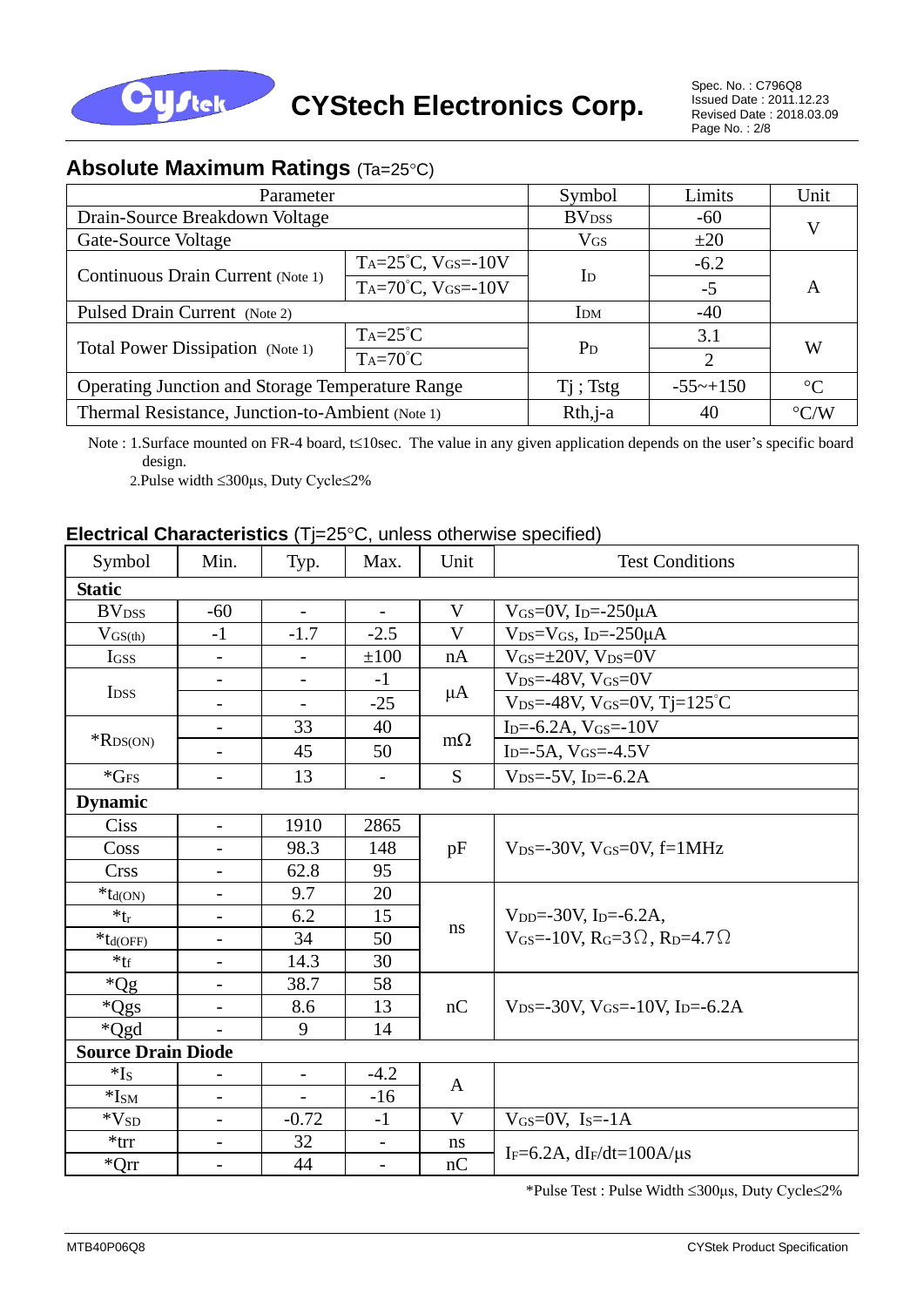

Spec. No. : C796Q8 Issued Date : 2011.12.23 Revised Date : 2018.03.09 Page No.: 3/8

#### **Typical Characteristics**

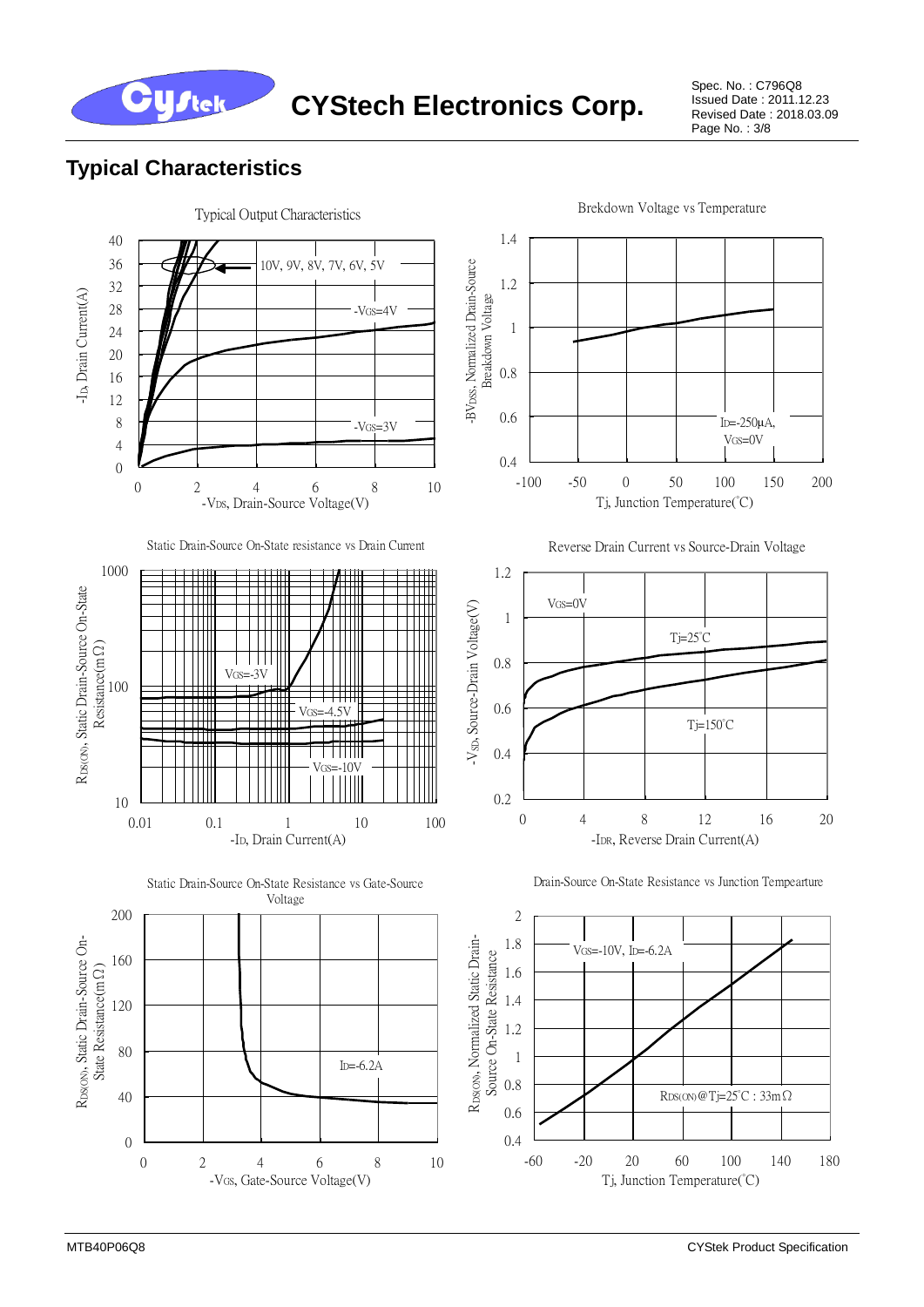

Spec. No. : C796Q8 Issued Date : 2011.12.23 Revised Date : 2018.03.09 Page No. : 4/8

# **Typical Characteristics(Cont.)**

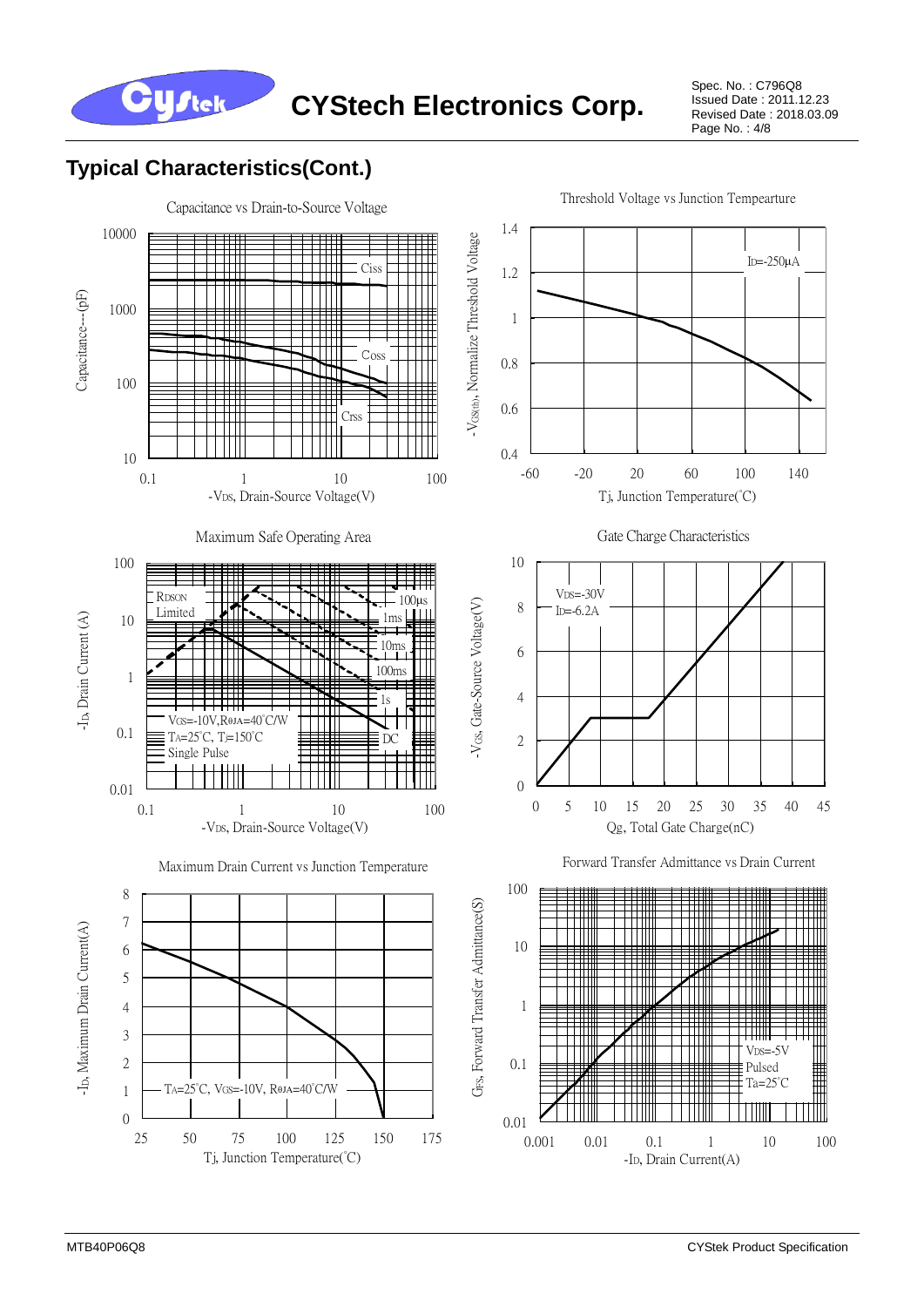

Spec. No. : C796Q8 Issued Date : 2011.12.23 Revised Date : 2018.03.09 Page No. : 5/8

## **Typical Characteristics(Cont.)**



#### **Recommended Soldering Footprint**

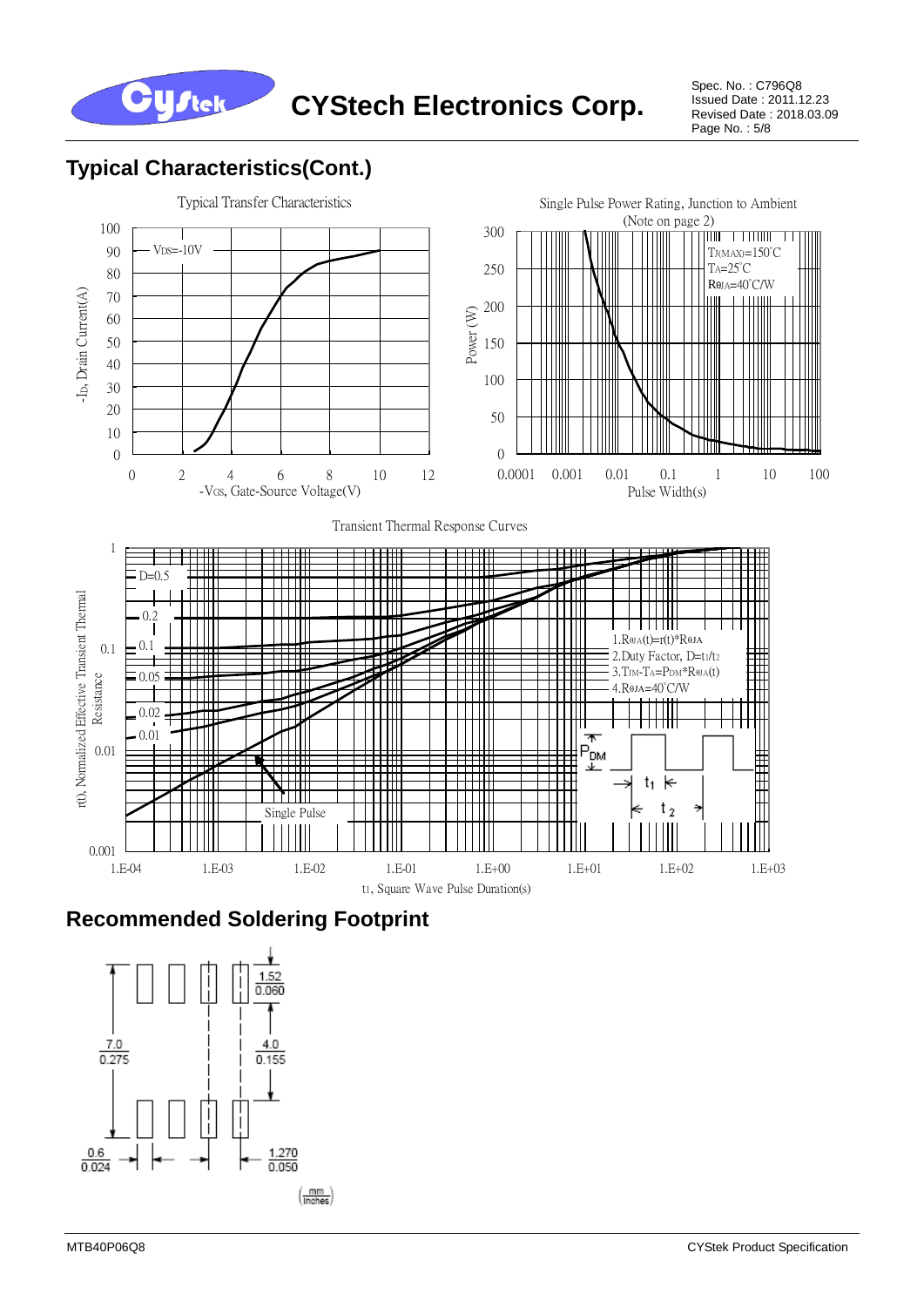

Spec. No. : C796Q8 Issued Date : 2011.12.23 Revised Date : 2018.03.09 Page No. : 6/8

#### **Reel Dimension**



#### **Carrier Tape Dimension**

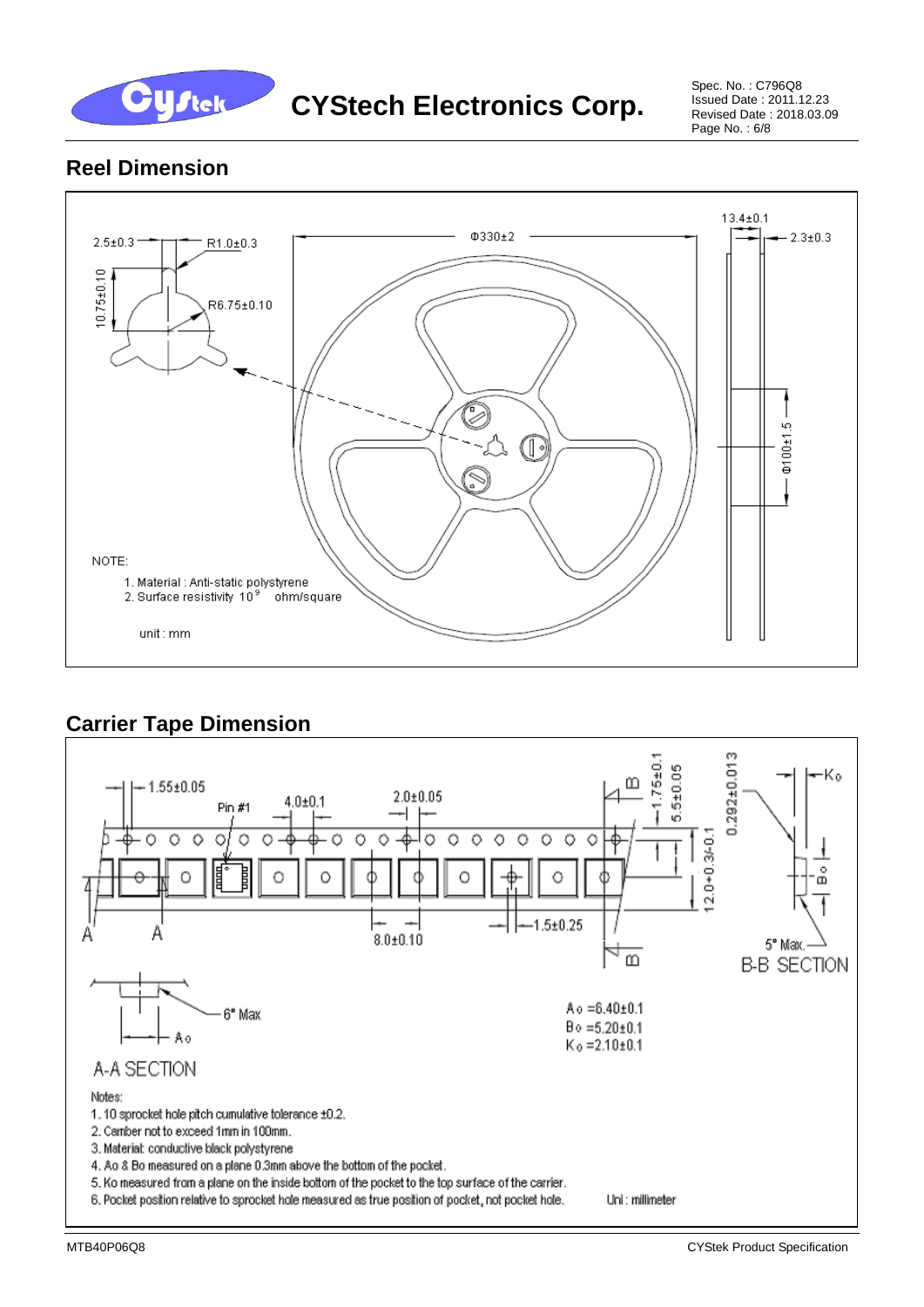

Spec. No. : C796Q8 Issued Date : 2011.12.23 Revised Date : 2018.03.09 Page No.: 7/8

#### **Recommended wave soldering condition**

| Product         | Peak<br><b>lemperature</b>     | Soldering<br>Time |
|-----------------|--------------------------------|-------------------|
| Pb-free devices | $+0$ /-5 $\circ$ $\cap$<br>260 | seconds<br>$+1/7$ |

#### **Recommended temperature profile for IR reflow**



| Profile feature                                             | Sn-Pb eutectic Assembly | Pb-free Assembly      |  |  |
|-------------------------------------------------------------|-------------------------|-----------------------|--|--|
| Average ramp-up rate<br>(Tsmax to Tp)                       | 3°C/second max.         | 3°C/second max.       |  |  |
| Preheat                                                     |                         |                       |  |  |
| -Temperature Min(Ts min)                                    | $100^{\circ}$ C         | $150^{\circ}$ C       |  |  |
| -Temperature Max(Ts max)                                    | $150^{\circ}$ C         | $200^{\circ}$ C       |  |  |
| $-Time(ts \text{ min} to ts \text{ max})$                   | 60-120 seconds          | 60-180 seconds        |  |  |
| Time maintained above:                                      |                         |                       |  |  |
| $-Temperature(TL)$                                          | $183^{\circ}$ C         | $217^{\circ}$ C       |  |  |
| $-$ Time (t <sub>L</sub> )                                  | 60-150 seconds          | 60-150 seconds        |  |  |
| Peak Temperature(T <sub>P</sub> )                           | 240 +0/-5 °C            | 260 +0/-5 $\degree$ C |  |  |
| Time within $5^{\circ}$ C of actual peak<br>temperature(tp) | 10-30 seconds           | 20-40 seconds         |  |  |
| Ramp down rate                                              | 6°C/second max.         | 6°C/second max.       |  |  |
| Time 25 °C to peak temperature                              | 6 minutes max.          | 8 minutes max.        |  |  |

Note : All temperatures refer to topside of the package, measured on the package body surface.